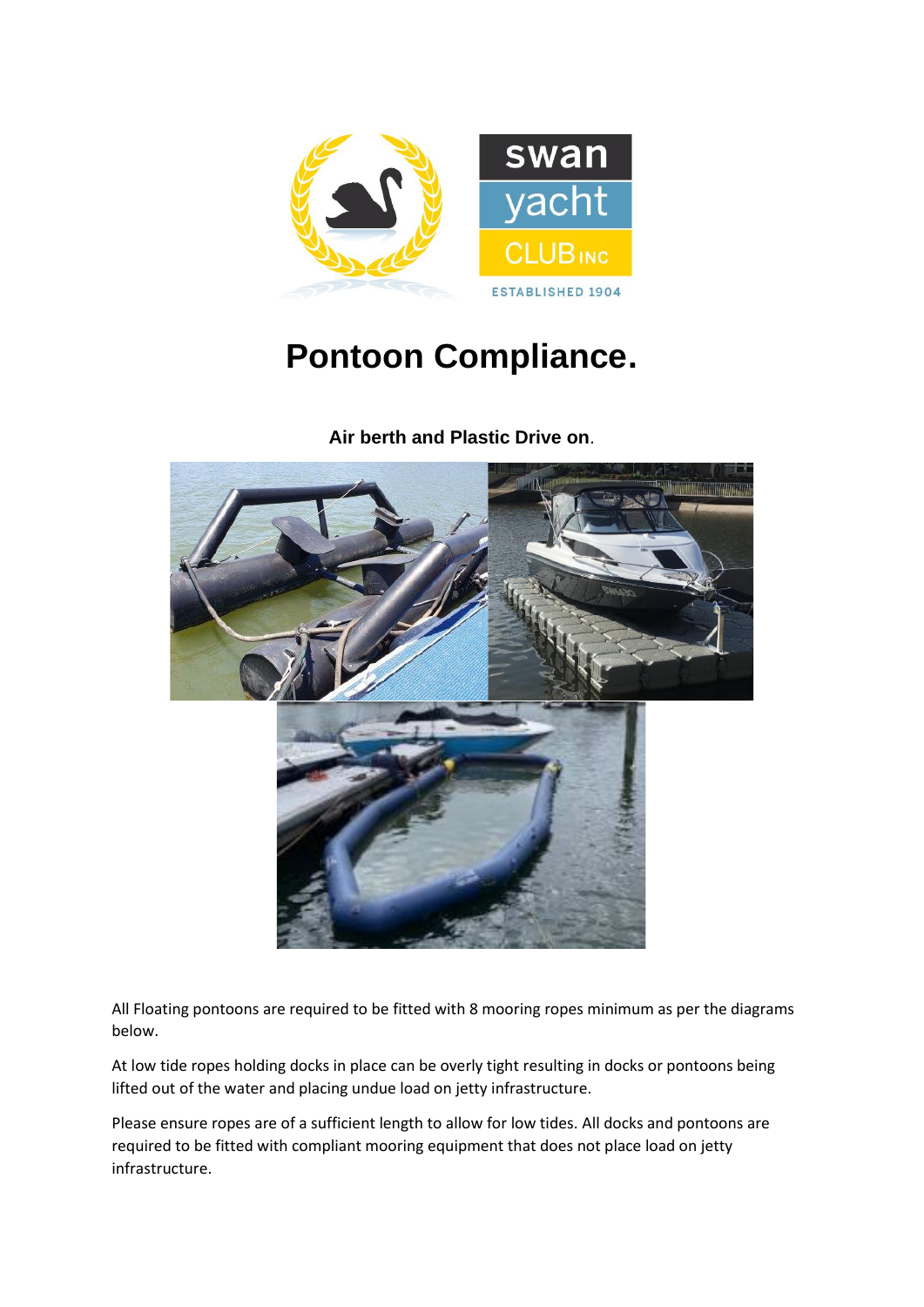The vessel must be secured in the pen as per normal SYC Appendices. For lift or drive on type docks, ropes must be of sufficient length to keep the boat in the pen should the dock sink.

Mandatory requirements:

- Weights and chains are to be used to attach ropes to the piles
- Snubbers are to be used to attach ropes to the Jetty side (sizes to be purchased from reception and sized in accordance with the specified sizes of the pontoon
- All ropes attached to the pontoon are to be spliced
- All shackles are to be moused with wire (no cable ties)
- Stern springers are required.
- Please note, cleaning of pontoons must not be carried out in the river.

## **Pontoon Pump Equipment**

All pontoon equipment cabinets are to be erected on a permanent support bracket that must be designed and submitted to the office for approval before installation.

Tying with rope or cable ties to existing jetty infrastructure is unacceptable.

Please contact the administration for clarification with any of the above.

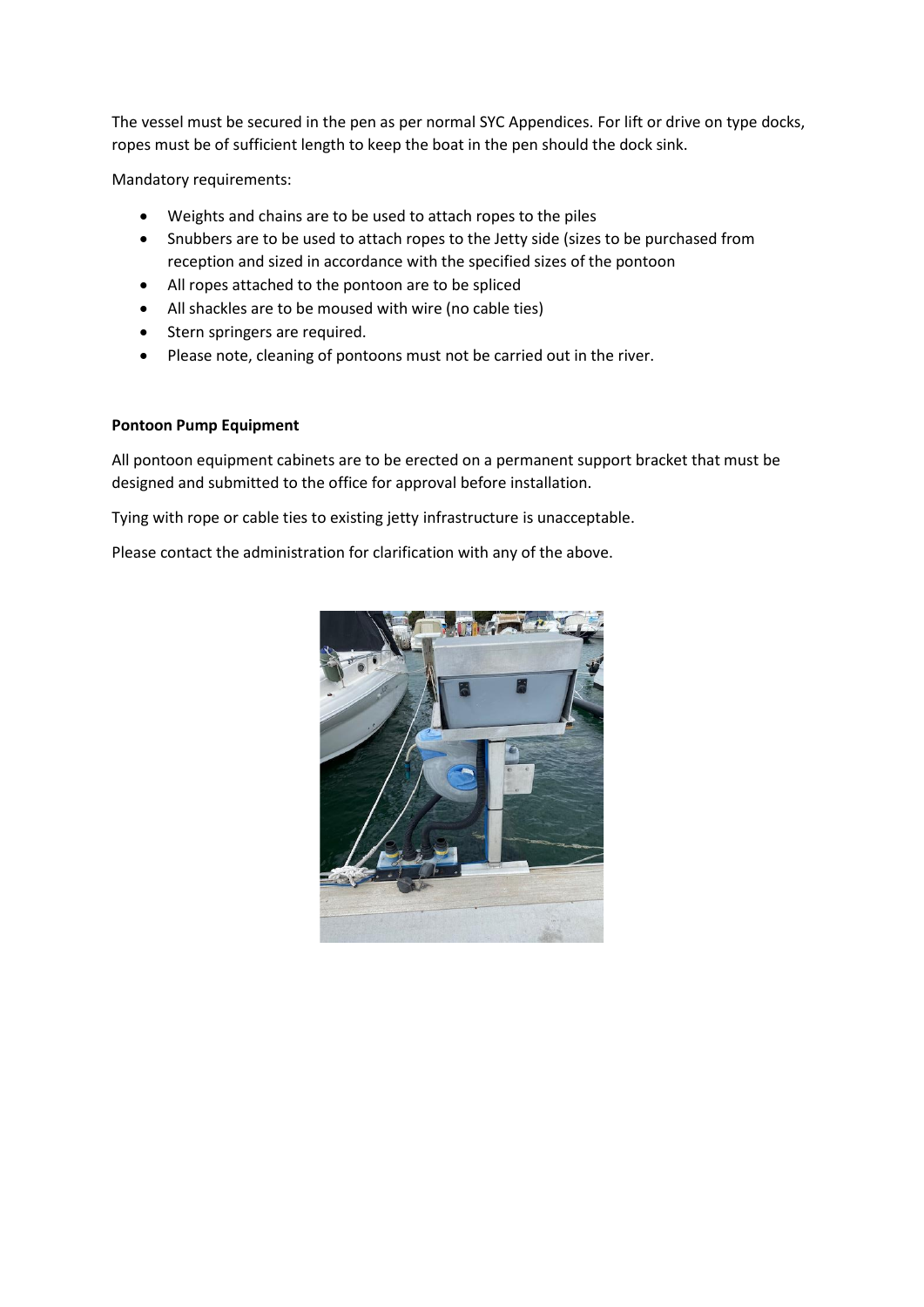## **Dock Rope Compliance Diagram**